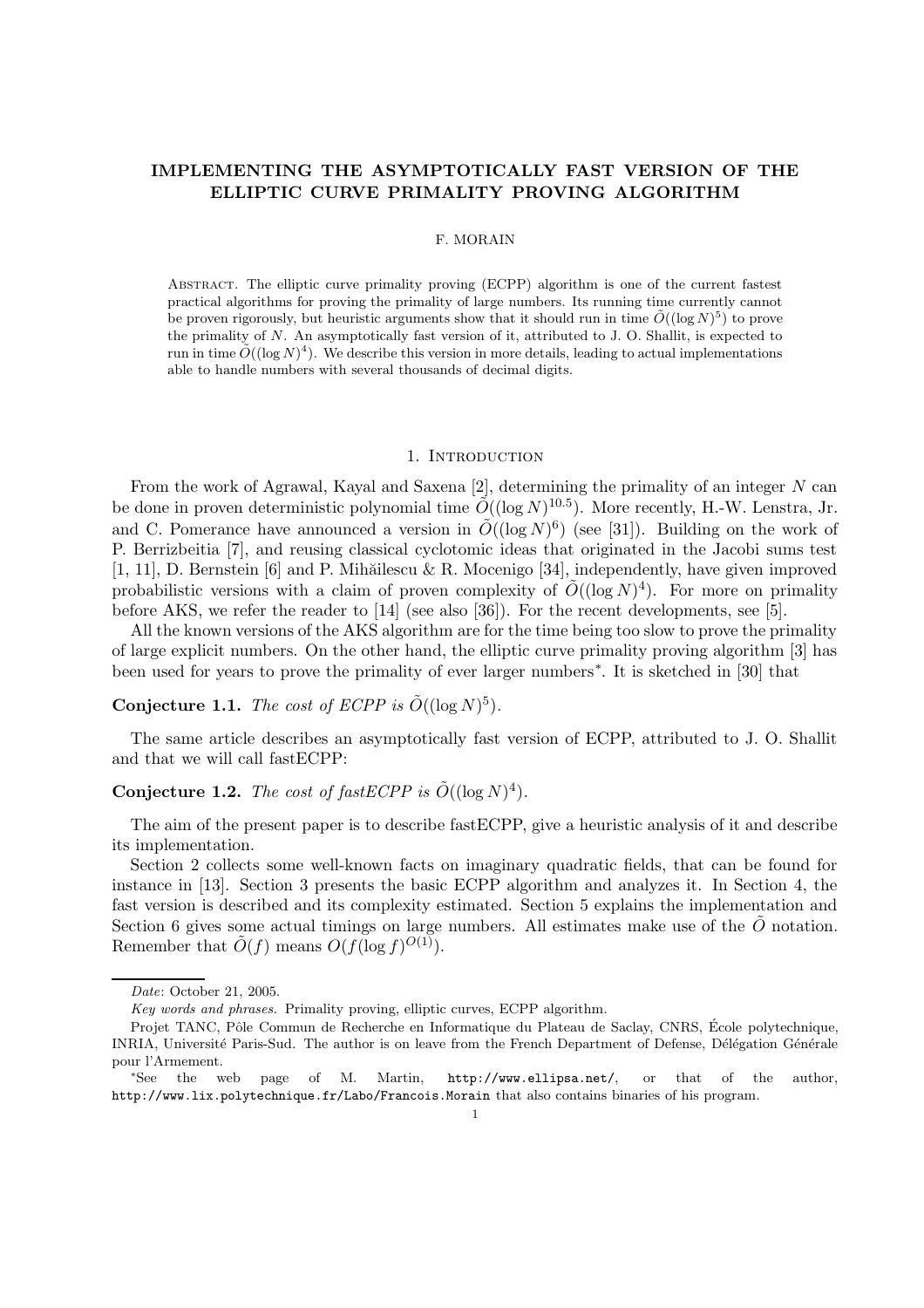#### 2. Quadratic fields

A discriminant  $-D < 0$  is said to be fundamental if and only if D is free of odd square prime factors, and moreover  $D \equiv 3 \mod 4$  or D mod  $16 \in \{4, 8\}$ . The quantity

$$
\mathcal{D}(X) = \#\{D \le X, -D \text{ is fundamental}\}
$$

is easily seen to be  $O(X)$ .

A fundamental discriminant may be written uniquely (modulo permutations) as:

$$
-D=\prod_{i=1}^t q_i^*
$$

where  $q_i^*$  is either  $-4$  or  $\pm 8$ , or  $q_i^* = (-1/q_i)q_i$  for any odd prime  $q_i$ . (We denote by  $\left(\frac{a}{p}\right)$  $\frac{a}{p}$  the Legendre symbol.) The number of genera is  $g(-D) = 2^{t-1}$  and Gauss proved that this number divides the class number  $h(-D)$  of  $\mathbf{K} = \mathbb{Q}(\sqrt{-D})$ . Moreover, Landau (see e.g., [37, Thm 4.4, p. 143]) proved that  $h = O(D^{1/2} \log D)$ .

The rational prime p is the norm of an integer in **K**, or equivalently,  $4p = U^2 + DV^2$  in rational integers U and V if and only if the ideal  $(p)$  splits completely in the Hilbert class field of  $\mathbf{K}$ , denoted  $\mathbf{K}_H$ , an extension of degree  $h(-D)$  of **K**. The probability that a prime p splits in  $\mathbf{K}_H$  is  $1/(2h(-D)).$ 

Using Gauss's theory of genera of forms, it is known that if  $\left(\frac{q_i^*}{p}\right) = 1$  for all i (equivalently,  $(p)$ ) splits in the genus field of K), then the probability of (p) splitting in K<sub>H</sub> is  $g(-D)/h(-D)$ .

### 3. The basic ECPP algorithm

We present a rough sketch of the ECPP algorithm, enough for us to estimate its complexity. We do not insist on what happens if one of the steps fails, revealing the compositeness of N. More details can be found in [3]. Without loss of generality, N is supposed to be greater than 3.

3.1. Elliptic curves over  $\mathbb{Z}/N\mathbb{Z}$ . For us, an elliptic curve E modulo N is an equation  $Y^2 =$  $X^3 + aX + b$ ,  $a, b \in \mathbb{Z}/N\mathbb{Z}$  with  $gcd(4a^3 + 27b^2, N) = 1$  and we will let

$$
E(\mathbb{Z}/N\mathbb{Z}) = \{(x : y : z) \in \mathbb{P}^2(\mathbb{Z}/N\mathbb{Z}), y^2 z \equiv x^3 + axz^2 + bz^3\} \cup \{O_E = (0 : 1 : 0)\}
$$

which ressembles the definition of an actual elliptic curve if N is prime,  $\mathbb{P}^2(\mathbb{Z}/N\mathbb{Z})$  being the projective plane over  $\mathbb{Z}/N\mathbb{Z}$ . The important point here is that if p is a divisor of N, we can consider E as a curve  $E_p$  over  $\mathbb{Z}/p\mathbb{Z}$  and reduce a point  $P \in E(\mathbb{Z}/N\mathbb{Z})$  to  $P_p \in E_p(\mathbb{Z}/p\mathbb{Z})$ . Moreover, we can define an operation on  $E(\mathbb{Z}/N\mathbb{Z})$ , called *pseudo-addition*, that adds two "points" P and Q with the usual chord-and-tangent law. This operation either yields a point  $R$  or a divisor of  $N$  if any is encountered when dividing. If R exists, then it has the property that  $R_p$  is the sum of  $P_p$  and  $Q_p$ on  $E_p$  for all prime factors p of N. Note also that  $O_E$  reduces to the ordinary point at infinity on  $E_p$ .

We will need to exponentiate points in  $E$ . This is best defined using the division polynomials (see for instance  $[4]$  for a lot of properties on these). Remember that over a field K there exists polynomials  $\phi_m(X, Y)$ ,  $\psi_m(X, Y)$ ,  $\omega_m(X, Y)$  such that, if  $P = (X : Y : 1)$ ,

(1) 
$$
[m]P = \underbrace{P + \cdots + P}_{m \text{ times}} = (\phi_m(X, Y)\psi_m(X, Y) : \omega_m(X, Y) : \psi_m^3(X, Y)).
$$

All these polynomials can be computed via recurrence formulas and there is a  $O(\log m)$  algorithm for this task (a variant of the usual binary method for exponentiating). A fundamental property is the following: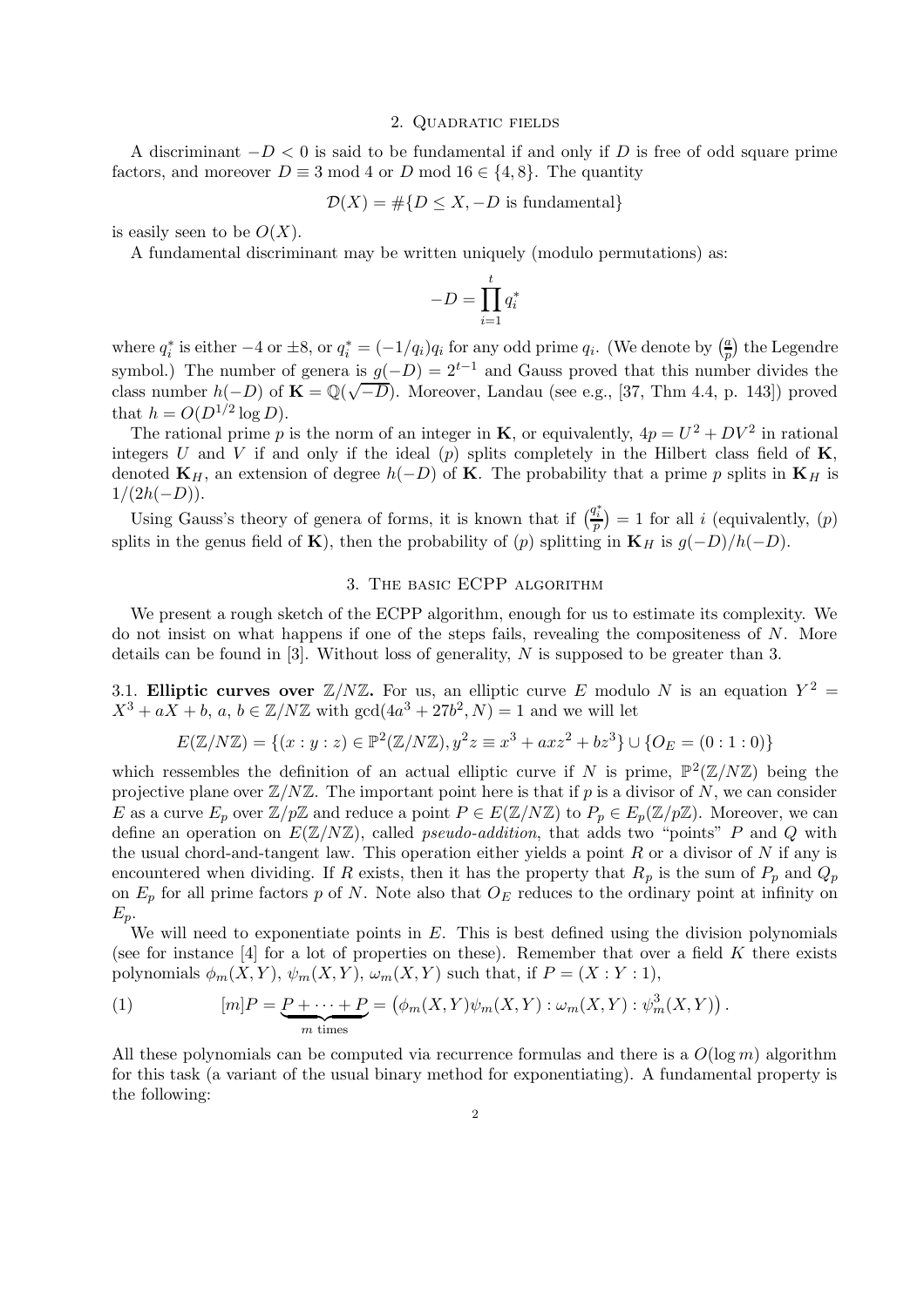**Theorem 3.1.** Let  $\overline{K}$  stands for an algebraic closure of K. Let m be an integer. If  $P = (x : y : y)$  $1) \in E(\overline{K})$  is such that  $[2]P \neq O_E$ , then P is of m torsion if and only if  $\psi_m(x, y) = 0$ .

For the sake of presenting the algorithm in a simplified setting, we prove (compare [27]):

**Proposition 3.1.** Let N' a prime satisfying  $(\sqrt{N}-1)^2 \leq 2N' \leq (\sqrt{N}+1)^2$ . Suppose that E is a curve modulo N, that  $P = (x : y : 1) \in E(\mathbb{Z}/N\mathbb{Z})$  is such that  $gcd(y, N) = 1$ ,  $\psi_{2N'}(x, y) \equiv 0 \mod N$ but  $gcd(\psi_{N'}(x, y), N) = 1$ . Then N is prime.

*Proof:* suppose that N is composite and that  $p \leq \sqrt{N}$  is one of its prime factors. Let us look at what happens modulo p. Since  $p \nmid y$ ,  $P_p$  is not a 2-torsion point on  $E_p$ . Since  $\psi_{N'}(x, y)$  is invertible modulo  $p$ , then  $[N'](P_p) \neq O_{E_p}$  and therefore  $P_p$  has order  $2N'$  on  $E_p$ . This is impossible, since  $2N' \geq (\sqrt{N}-1)^2 \geq (p-1)^2 > (\sqrt{p}+1)^2 \geq \#E_p$  by Hasse's theorem.  $\Box$ 

3.2. Presentation of the algorithm. We want to prove that  $N$  is prime. The algorithm runs as follows:

[Step 1.] Repeat the following: Find an imaginary quadratic field  $\mathbf{K} = \mathbb{Q}(\sqrt{-D})$  of discriminant  $-D, D > 0$ , such that

$$
(2) \t\t 4N = U^2 + DV^2
$$

in rational integers U and V. For all solutions U of (2), compute  $m = N + 1 - U$ ; if one of these numbers is twice a probable prime  $N'$ , go to Step 2.

[Step 2.] Build an elliptic curve  $\overline{E}$  over  $\overline{Q}$  having complex multiplication by the ring of integers  $\mathcal{O}_K$ of K.

[Step 3.] Assuming N is prime, it splits completely in  $\mathbf{K}_H$ . Reduce  $\overline{E}$  modulo a prime divisor of  $(N)$  in  $\mathbf{K}_H$ , to get a curve modulo N.

[Step 4.] Find  $P = (x : y : 1)$ ,  $gcd(y, N) = 1$  on E such that  $\psi_{2N'}(x, y) = 0$ , but  $gcd(\psi_{N'}(x, y), N) =$ 1. If this cannot be done, then N is composite, otherwise, it is prime by Proposition 3.1.

[Step 5.] Set  $N = N'$  and go back to Step 1.

3.3. Analyzing ECPP. We will now analyze all steps of the above algorithm and give complexity estimates using the parameter  $L = \log N$ . One basic unit of time will be the time needed to multiply two integers of size bounded by L, namely  $O(L^{1+\mu})$ , where  $0 \le \mu \le 1$  ( $\mu = 1$  for ordinary multiplication, or any  $\epsilon > 0$  for fast multiplication).

Clearly, we go through Step 5  $O(L)$  times for proving the primality of N. We consider all steps, one at a time, easier steps first.

3.4. Analysis of Step 4. Finding a point  $P$  can be done by a simple algorithm that looks for the smallest x such that  $x^3 + ax + b$  is a non-zero square modulo N and then extracting a squareroot modulo N, for a cost of  $O(L^{2+\mu})$ , using for instance the Tonelli-Shanks algorithm (or Lehmer's algorithm when  $N-1$  is divisible by a large power of 2). Using the trick described in [3, §8.6.3], we do not need the modular square root, though. . .

Computing  $\psi_{N'}(x, y)$  costs  $O(L^{2+\mu})$ , and we need  $O(1)$  points on average, so this steps amounts for  $O(L^{2+\mu}).$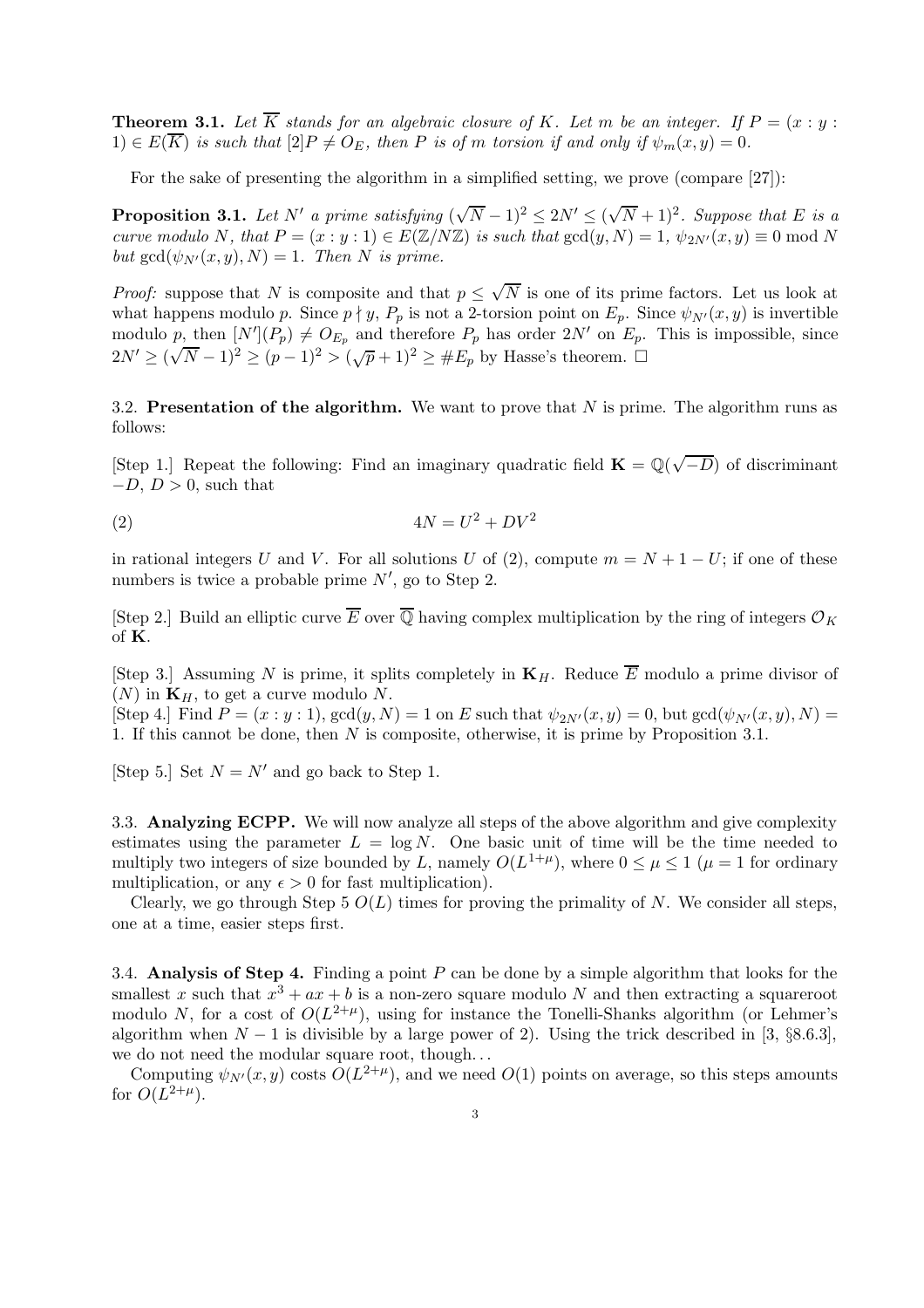3.5. Analyzing Step 2. The original version is to realize  $K_H/K$  via the computation of the minimal polynomial  $H_D(X)$  of the special values of the classical j-invariant at quadratic integers. More precisely, we can view the class group  $Cl(-D)$  of **K** as a set of h primitive reduced quadratic forms of discriminant  $-D$ . If  $(A, B, C)$  is such a form, with  $B^2 - 4AC = -D$ , then

$$
H_D(X) = \prod_{(A,B,C)\in Cl(-D)} \left( X - j((-B + \sqrt{-D})/(2A)) \right).
$$

It is known that  $H_D(X) \in \mathbb{Z}[X]$ . In [16, 15], it is argued that the logarithmic height of this polynomial (logarithm of the sup norm) is well approximated by the quantity  $\pi\sqrt{DS}(D)$  where:

$$
S(D) = \sum_{[A,B,C] \in Cl(-D)} \frac{1}{A}.
$$

It can be shown that  $S(D) = O((\log h)^2)$ .

Evaluating the complex roots of  $H_D(X)$  and building this polynomial can be done in  $\tilde{O}(D)$ operations (see [15]). Note that this step does not require computations modulo  $N$ .

Alternatively, we could use the method of [12, 8] for computing the class polynomial and get a proven running time of  $\tilde{O}(h^2)$ , but assuming a suitable Riemann hypothesis.

3.6. Analyzing Step 3. To get E modulo N, we need a root of  $H_D(X)$  modulo N. This can be done with the Cantor-Zassenhaus algorithm (see [23, §14.3] for instance). Briefly, we split recursively  $H_D(X)$  by computing  $gcd((X + a)^{(N-1)/2} - 1, H_D(X))$  mod N for random a's.

Computing  $(X+a)^{(N-1)/2} \mod(N, H_D(X))$  costs  $O(LM(N, h))$  where  $M(N, d)$  is the time needed to multiply two degree d polynomials modulo  $N$ . A gcd of two degree d polynomials costs  $M(N, d)$  log d (see [23, Ch. 11]).

We expect a splitting after  $O(1)$  trials; after each splitting, we carry on with the factor of lowest degree. Since the degree is divided by at least 2 after each splitting, we get a root after  $O(\log h)$ steps, but the overall cost is dominated by the first step, for a cost of

$$
O(\mathsf{M}(N,h)(L+\log h)).
$$

We can assume that  $M(N, d) = O(d^{1+\nu}L^{1+\mu})$  where again  $0 \le \nu \le 1$ .

3.7. Analysis of Step 1. This is the crucial step. Given D, testing whether (2) is satisfied involves the reduction of the ideal  $(N, \frac{r-\sqrt{-D}}{2})$  that lies above  $(N)$  in **K**, where  $r^2 \equiv -D \mod (4N)$  (if N is prime...). This requires the computation of  $\sqrt{-D}$  mod N as in Step 4, i.e., a  $O(L^{2+\mu})$  time. Then it proceeds with Cornacchia's algorithm, akin to a half gcd (see 5.2), for a cost of  $O(L^{1+\mu})$ .

In the event that equation (2) is solvable, then we need to check that  $m = 2N'$  and test N' for probable primality, which costs again some  $O(L^{2+\mu})$ .

The heuristic probability of m being of the given form is  $O(1/L)$ . Though quite realistic, this estimate is out of reach of current techniques in analytical number theory. Using this heuristic, we expect to need  $O(L)$  discriminants D. Let us take all discriminants less than  $D_{\text{max}}$ . Since N splits completely in  $\mathbf{K}_H$  with probability  $1/(2h(-D))$ , we expect to get a useful m provided

$$
\sum_{D \le D_{\text{max}}} \frac{1}{2h(-D)} \gg L.
$$

The left hand side dominates

$$
\sum_{D \le D_{\text{max}}} \frac{1}{\sqrt{D} \log D} \gg \frac{\sqrt{D_{\text{max}}}}{\log D_{\text{max}}},
$$

so  $D_{\text{max}} = O((L \log L)^2) = \tilde{O}(L^2)$  should suffice.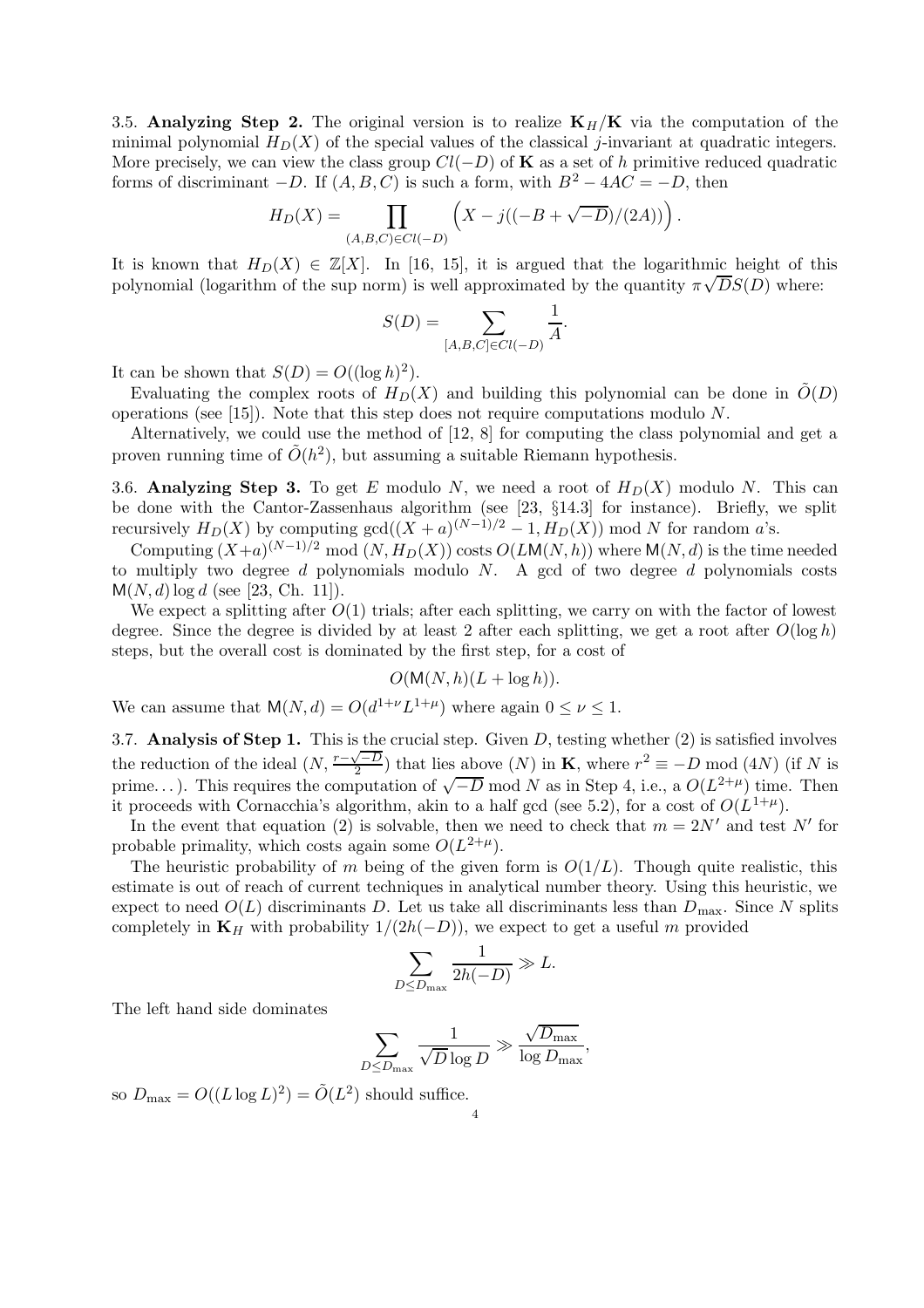Turning to complexity, Step 1 then solves  $\tilde{O}(L^2)$  equations of type (2), followed by  $\tilde{O}(L)$  probable primality tests:

$$
\tilde{O}(L^2(\underbrace{L^{2+\mu}}_{\sqrt{-D} \bmod N} + \underbrace{L^{1+\mu}}_{\text{reduction}})) + \tilde{O}(L \cdot \underbrace{L^{2+\mu}}_{\text{probable primality}}).
$$

which is dominated by the first cost, namely  $\tilde{O}(L^{4+\mu}).$ 

3.8. Adding everything together. Taking  $D = \tilde{O}(L^2)$  readily implies  $h = \tilde{O}(L)$ . The cost of Step 2 is  $\tilde{O}(L^2)$ , and that of Step 3 is  $\tilde{O}(L^{3+\mu+\nu})$ , which dominates Step 4. All in all, we get that ECPP has heuristic complexity  $\tilde{O}(L^{4+\mu})$  for one step, and therefore  $\tilde{O}(L^{5+\mu})$  in totality.

3.9. **Remark.** In practice, the dominant term of the complexity of Step 1 is  $O(n_D L^{2+\mu})$  where  $n_D$ is the number of  $D$ 's for which we solve equation (2). Depending on implementation parameters and real size of N, this number  $n<sub>D</sub>$  can be quite small. This gives a very small apparent complexity to ECPP, somewhere in between  $L^3$  and  $L^4$  and explains why ECPP seems so fast in practice (see for instance [22]).

#### 4. The fast version of ECPP

4.1. Presentation. When dealing with large numbers, all the time is spent in finding the discriminants  $D$ , which means that a lot of squareroots modulo  $N$  must be computed. A first way to reduce the computations, alluded to in [3, §8.4.3], is to accumulate squareroots, and reuse them, at the cost of some multiplications. For instance, if one has  $\sqrt{-3}$  and  $\sqrt{5} = \sqrt{-20}/\sqrt{-4}$ , then we can build  $\sqrt{-15}$ , etc.

A better way that leads to the fast version consists in computing a basis of small squareroots and build discriminants from this basis. From the analysis carried out above, we need  $\tilde{O}(L^2)$ discriminants to find a good one. The basic version finds them by using all discriminants that are of size  $\tilde{O}(L^2)$ . As opposed to this, one can build those discriminants as  $-D = (-p)(q)$ , where p and q are taken from a pool of size  $\tilde{O}(L)$  primes.

More formally, we replace Step 1. by Step 1'. as follows:

[Step 1'.]

1.1. Find the 
$$
r = \tilde{O}(L)
$$
 smallest primes q such that  $\left(\frac{q^*}{N}\right) = 1$ , yielding  $Q = \{q_1^*, q_2^*, \ldots, q_r^*\}$ .

- 1.2. Compute all  $\sqrt{q^*} \mod N$  for  $q^* \in \mathcal{Q}$ .
- 1.3. For all pairs  $(q_{i_1}^*, q_{i_2}^*)$  of  $Q$  for which  $q_{i_1}^* q_{i_2}^* = -D < 0$ , solve equation (2).

The cost of this new Step 1 is that of computing  $r = O(L)$  squareroots modulo N, for a cost of  $\tilde{O}(L \cdot L^{2+\mu})$ . Then, we still have  $\tilde{O}(L^2)$  reductions. The new overall cost of this phase decreases now to:

$$
\tilde O(L\cdot\underbrace{L^{2+\mu}}_{\text{squareoots}})+\tilde O(L^2\cdot\underbrace{L^{1+\mu}}_{\text{reduction}})+\tilde O(L\cdot\underbrace{L^{2+\mu}}_{\text{probable primality}})=\tilde O(L^{3+\mu}).
$$

Note here how the complexity decomposes as  $3 = 1 + 2$  or  $2 + 1$  depending on the sub-algorithms.

Putting everything together, we see that this time the dominant step in terms of complexity is that of Step 3 and therefore we end up with a total cost of  $\tilde{O}(L^{4+\mu+\nu})$  for this variant of ECPP and  $\tilde{O}(L^4)$  asymptotically.

## 4.2. Remarks.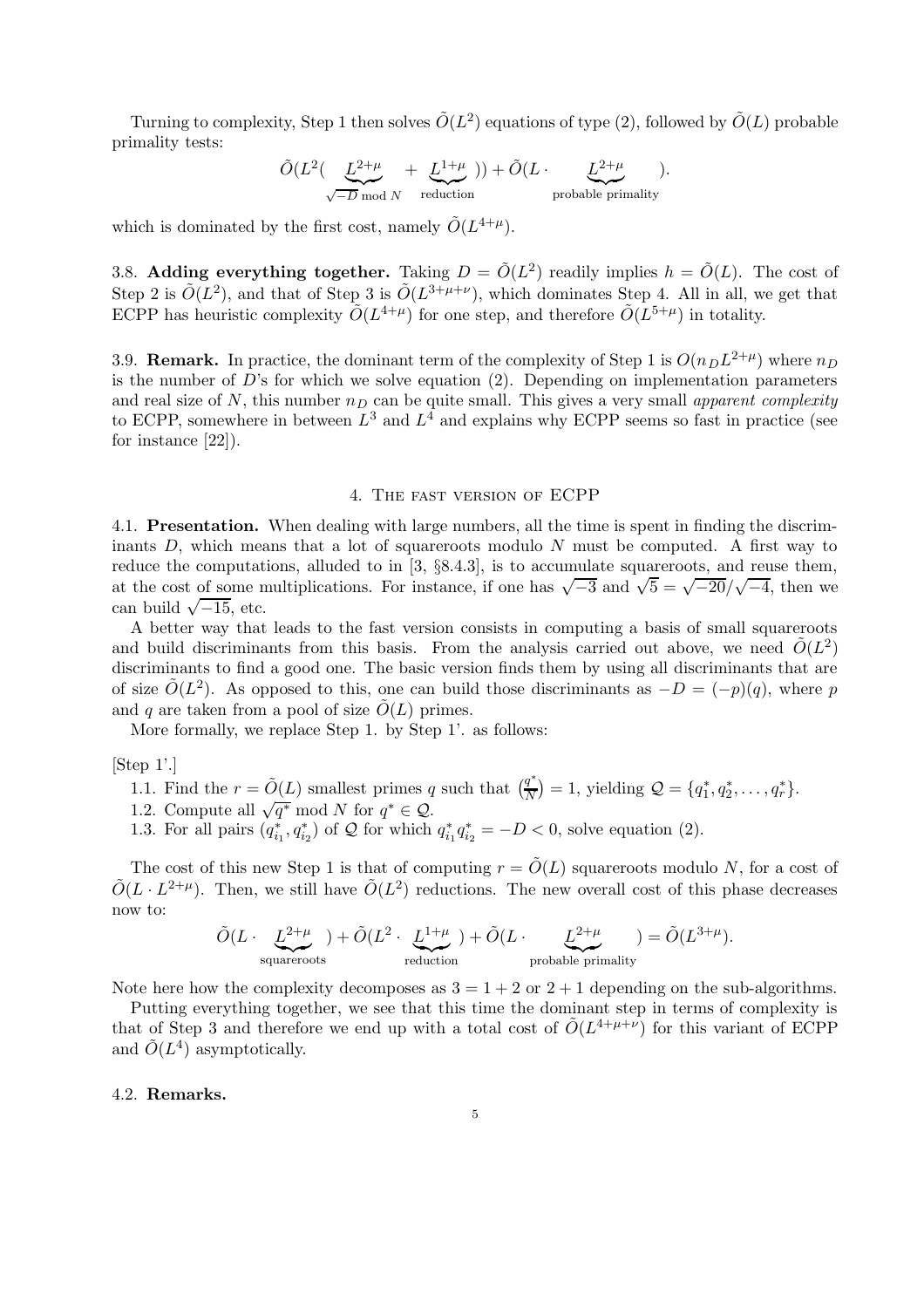4.2.1. Complexity issues. We can reduce further the number of square root computations by using all subsets of Q and not only pairs of elements. This would call for  $r = O(\log \log N)$ , since then  $2<sup>r</sup> = L<sup>2</sup>$  could be reached. Though useful in practice, this phase no longer dominates the cost of the algorithm.

Moreover, we can see that several phases of fast ECPP have cost  $\tilde{O}(L^3)$ , which means that we would have to fight hard to decrease the overall complexity below  $\tilde{O}(L^4)$ .

4.2.2. A note on discriminants. Note that we use fundamental discriminants only, as non fundamental discriminants lead to curves that do not bring anything new compared to fundamental ones. Indeed, if  $\mathcal{D} = f^2 D$ , with D fundamental, then there is a curve having CM by the order of discriminant D. Writing  $4N = U^2 + Df^2V^2$ , its cardinality is  $N + 1 - U$ , the same as the corresponding curve associated to D.

4.2.3. A note on class numbers. As soon as we use composite discriminants  $-D$  of the form  $q_{i_1}^* q_{i_2}^*$ , Gauss's theorem tells us that the class number  $h(-D)$  is even. This could introduce a bias in our estimation, but we conjecture that the effect is not important.

### 5. Implementation

5.1. Computing class numbers. In order to make the search for  $D \in \mathcal{D}$  efficient, it is better to control the class number beforehand. Tables can be made, but for larger computations, we need a fast way to compute  $h(-D)$ . Subexponential methods exist, assuming the Generalized Riemann Hypothesis. From a practical point of view, our  $D$ 's are of medium size. Enumerating all forms  $\cos$  costs  $O(h^2)$  with a small constant, and Shanks's baby-steps/giant-steps algorithm costs  $O(\sqrt{h})$  but with a large constant. It is better here to use the explicit formula of Louboutin [32] that yields a practical method in  $O(h)$  with a very small constant.

5.2. An improved Cornacchia algorithm. Step 1 needs squareroots to be computed, then performs Cornacchia's algorithm. Briefly, the algorithm runs as follows (see [38]):

procedure CORNACCHIA $(d, p, t)$ 

{*t* is such that  $t^2 \equiv -d \mod p$ ,  $p/2 < t < p$  } a)  $r_{-2} = p, r_{-1} = t$ ;  $w_{-2} = 0, w_{-1} = 1$ ; b) for  $i \geq 0$  while  $r_{i-1} > \sqrt{p}$  do compute  $(a_i, r_i)$  such that  $r_{i-2} = a_i r_{i-1} + r_i, 0 \le r_i < r_{i-1}$ ; let  $w_i = w_{i-2} + a_i w_{i-1}$  (\*); c) if  $r_{i-1}^2 + dw_{i-1}^2 = p$  then return  $(r_{i-1}, w_{i-1})$  else return  $\emptyset$ .

We end the for loop once  $r_{i-1} \leq \sqrt{p} < r_{i-2}$ . As is well known, the  $a_i$ 's are quite small and we can guess their size by monitoring the number of bits of the  $r_i$ 's, thus limiting the number of long divisions. One can use a fast variant for this half gcd if needed, in a way reminiscent of Knuth.

Moreover, we know that this algorithm almost always returns the empty set in step 2c), since the probability of success if  $1/(2h(-d))$ . Therefore, when h is large, we can dispense of the multiprecision computations in equation (\*). We replace it by single precision computations in base  $2^b$  $(b = 32 \text{ or } b = 64)$ :

$$
w_i = w_{i-2} + a_i w_{i-1} \bmod 2^b
$$

and at the end, we test whether  $r_{i-1}^2 + dw_{i-1}^2 = p \mod 2^b$ . If this is the case, then we recompute the  $w_i$ 's and check again.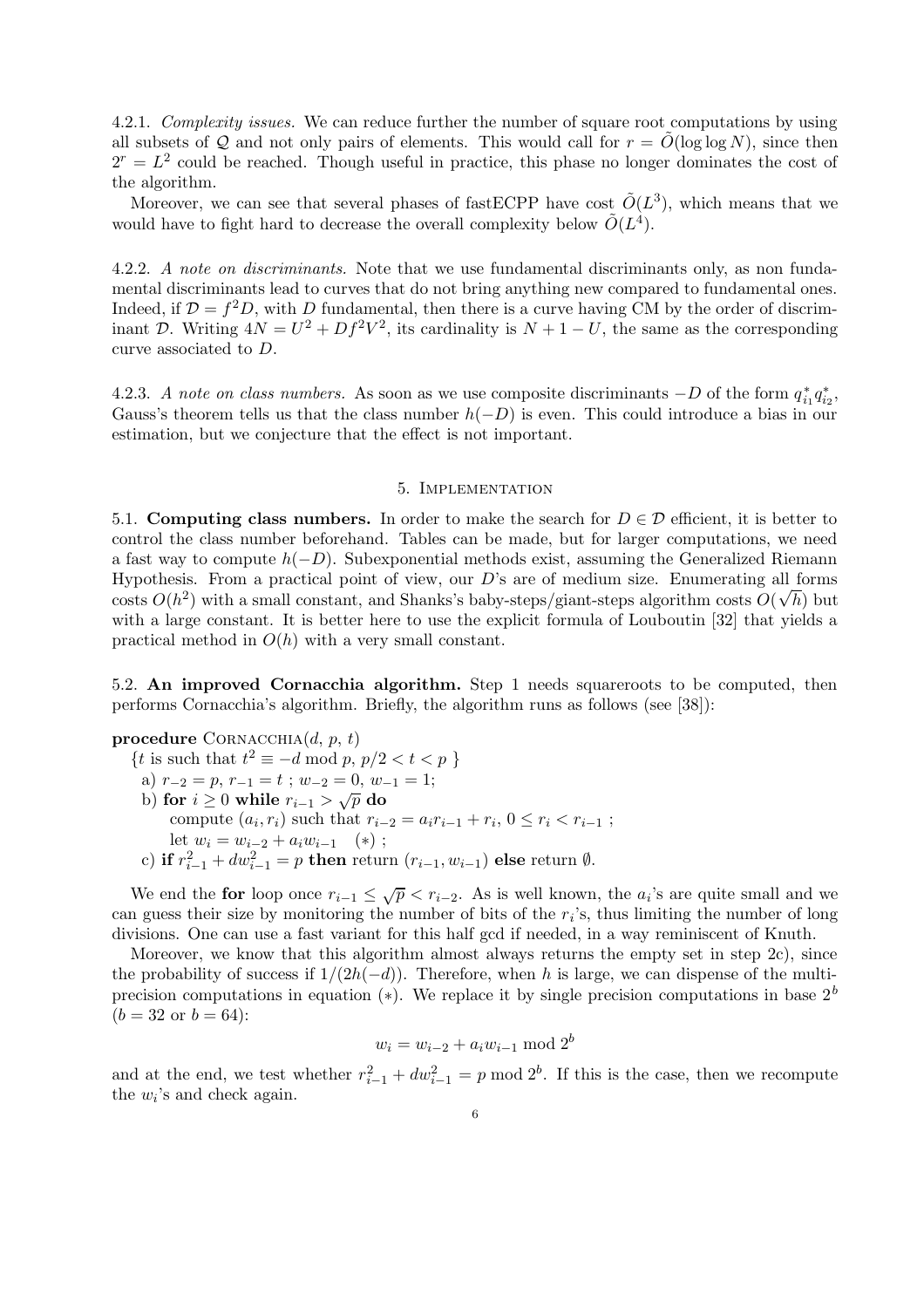5.3. **Factoring** m. In practice, trying to factor  $m = 2N'$ , for a probable prime N', is too restrictive; instead, we check whether  $m = cN'$  for some B-smooth number c. The parameter B is critical.

As shown in [20], the number of probable prime tests we will have to perform is heuristically  $t = O((\log N)/(\log B))$  and we will end up with N' such that  $N/N' \approx \log B$ .

For small  $N$ , we can factor lots of  $m$  doing the following. In a first step, we compute

$$
r_i = (N+1) \bmod p_i
$$

for all  $p_i \leq B$ , which costs  $\pi(B)L \log B$ , where  $\pi(B) = O(B/\log B)$  is the number of primes below B and the other term being the time needed to divide a multi-digit number by a single digit number.

Then, sieving both  $m = N + 1 - U$  and  $m' = N + 1 + U$  is done by computing  $u_i = U$  mod  $p_i$ and comparing it to  $\pm r_i$  for primes  $p_i$  such that  $(-D/p_i) \neq -1$ . See [3, 35] for more details and tricks.

The cost of this algorithm for  $t$  values of  $m$  is

$$
O(BL) + O(t \cdot BL)
$$

where the second term comes from the computation of U mod  $p_i$ , which is roughly twice as fast as that of  $(N + 1)$  mod  $p_i$ , since U is  $O(\sqrt{N})$ . Since we need to perform also t probable prime tests (say, a plain Fermat one), then the cost is

$$
O(tBL) + O(tL^{2+\mu}) = O(BL^2) + O(L^{3+\mu})
$$

and therefore the optimal value for B is  $B = O(L)$ .

When N is large, it is better to use the stripping factor algorithm in [20], for a cost of  $O(B(\log B)^2)$ , the optimal value of B being  $B = O(L^3)$ .

5.3.1. Remark. Suppose we have found N' and that  $m = N + 1 - U = cN'$ . Then we will have to compute

$$
r'_i = (N' + 1) \bmod p_i = (r_i - u_i)/c + 1 \bmod p_i.
$$

Computing the right hand side is faster, since c is ordinarily small compared to  $N'$ .

5.3.2. Using an early abort strategy. This idea is presented in [20]. We would like to go down as fast as possible. So why not impose  $N/N'$  greater than some given bound? Candidates N' need be tested for probable primality only if this bound is met. From what has been written above, we can insist on  $N/N' \approx \log B$ . Our implementation introduces a parameter  $\delta$  and imposes  $N/N' \geq 2^{\delta}$ .

5.3.3. Using new invariants. Tackling larger and larger N's forces us to use larger and larger  $D$ 's, leading to larger and larger polynomials  $H_D$ . For this to be doable, new invariants had to be used, minimizing the height of their minimal polynomials. This task was done using Schertz's formulation of Shimura's reciprocity law [39], with the invariants of [18, 16] (alternatively see [25, 24]). Note that replacing  $j$  by other functions does not the change the complexity of the algorithm, though it is crucial in practice.

5.3.4. Step 3 in practice. We already noted that this step is the theoretically dominating one in fastECPP, with a cost of  $\tilde{O}(L^{3+\mu+\nu})$ . In practice, even for small values of h, we can assume  $\nu \approx 0$ (using for instance the algorithm of [33] for polynomial multiplication).

One way to reduce the cost of this phase in practice is to use smooth values of  $h$ , and use Galois theory to factor  $H_D(X)$  over a tower of extensions. Then, we replace the factorization of a degree h polynomial by a list of smaller ones, the largest prime factor of h being  $\log h$ . We already used that in ECPP, using [29, 17]. Typical values of h are now routinely in the 10000 zone.

It could be argued that keeping only smooth class numbers is too restrictive. Note however, that class numbers tend to be smoother than ordinary numbers [10].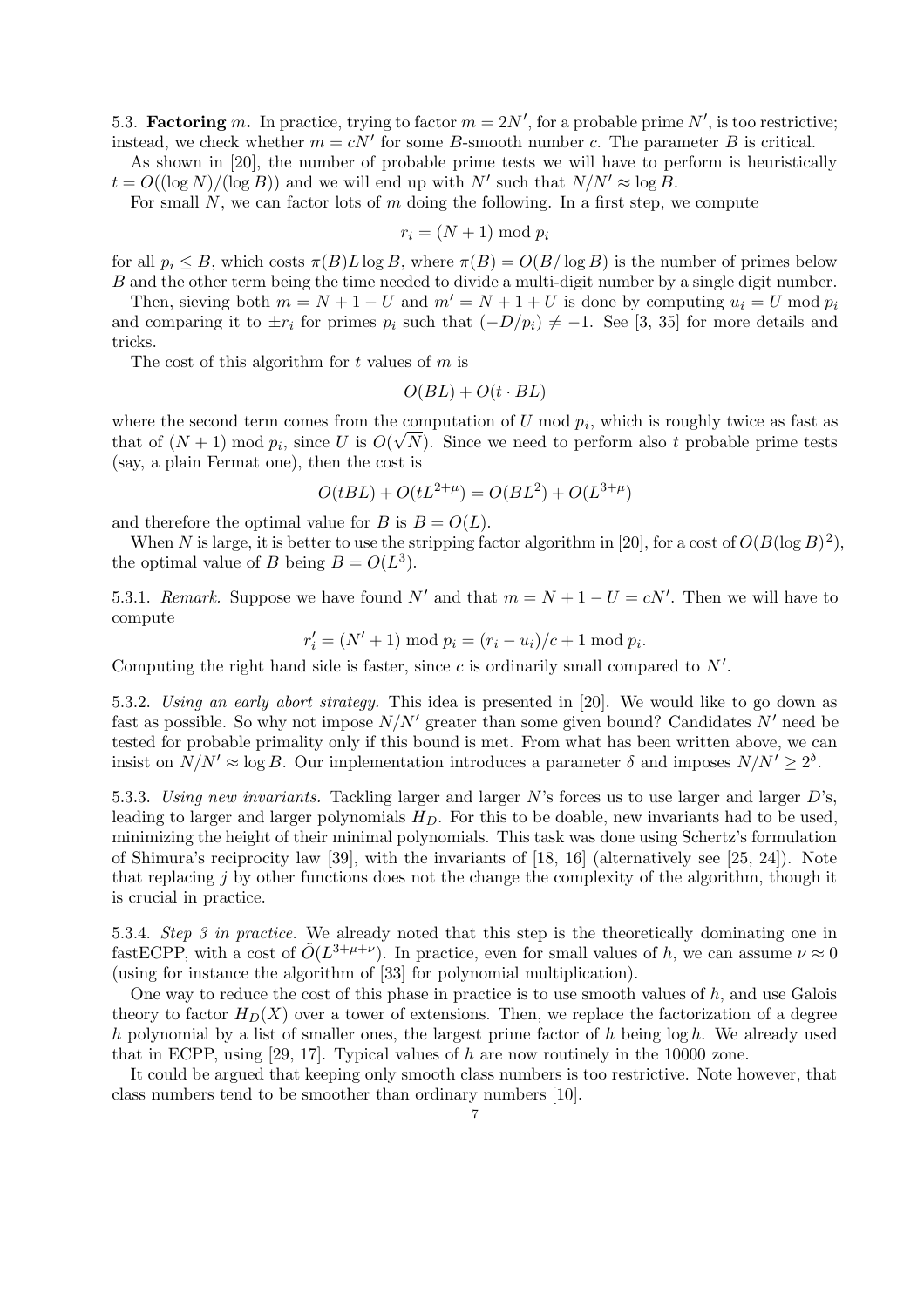5.4. fastECPP. We give here the expanded algorithm corresponding to step 1'. Using a smoothness bound B, we need approximately  $t = \exp(-\gamma) \log N / \log B$  values of m and therefore roughly t/2 discriminants. The probability that D is a splitting discriminant is  $g(-D)/h(-D)$ . Therefore we build discriminants until

$$
\sum_D g(-D)/h(-D) \approx t/2.
$$

One way of building these discriminants is the following: we let  $r$  increase and build all or some of the subsets of  $\{q_1^*, \ldots, q_r^*\}$  until the expected number of D's is reached. After this, we sort the discriminants with respect to  $(h(-D)/g(-D), h(-D), D)$  and treat them in this order.

#### 6. Benchmarks

First of all, it should be noted that ECPP is not a well defined algorithm, as long as one does not give the list of discriminants that are used, or the principles that generate them.

Since the first phase of ECPP requires a tree search, testing on a single number does not reveal too much. Averaging on more than 20 numbers is a good idea.

Our current implementation uses GMP [26] for the basic arithmetic, which enables one to use mpfr [28] and mpc [19], thus leading to a complete program that can compute polynomial  $H_D$ 's on the fly, contrary to the author's implementation of ECPP, prior to version 11.0.5. This turned out to be the key for the new-born program to compete with the old one.

We give below some timings obtained with our new implementation, after a lot of trials. We used as prime candidates the first twenty primes with 1000, 1500, and 2000 decimal digits. Critical parameters are as follows: we used  $D \leq 10^7$ ,  $h \leq 1000$ ,  $\delta = 12$  (see section 5.3.2). For 1000 and 1500 decimal digits (resp. 2000 digits), we limited the largest prime factor of h to be  $\leq 30$  (resp. 100). For the extraction of small prime factors (used in the algorithm described in [20] and denoted EXTRACT in the sequel), we used  $B = 8 \cdot 10^6$ ,  $10^7$ ,  $3 \cdot 10^7$  for the three respective sizes.

SQRT refers to the computation of the  $\sqrt{q_i^*}$ , CORN to Cornacchia, PRP to probable primality tests; HD is the time for computing polynomials  $H_D$  using the techniques described in [16], jmod the time to solve it modulo  $p$ ; then 1st refers to the building phase (step 1), 2nd to the other ones; total is the total time, check the time to verify the certificate. Follow some data concering  $D$ , h and the size of the certificates (in kbytes). All timings are cumulated CPU time on an AMD Athlon 64 3400+ running at 2.4GHz. In the tables, avg stands for average and std for standard deviation.

Looking at the average total time, we see that it follows very closely the  $\tilde{O}((\log N)^4)$  prediction. According to our analysis, the main costs are the square roots, the pseudo primality test and finding a root of  $H_D$ , with the same  $\tilde{O}(L^{4+\mu})$  heuristic cost. Square roots seem to become comparatively less important as L increases.

## 7. Conclusions

We have described in greater details the fast version of ECPP. We have demonstrated its efficiency. As for ECPP, it is obvious that the computations can be distributed over a network of computers. We refer the reader to [20] for more details. Note that the current record of 15041 decimal digits (with the number  $4405^{2638} + 2638^{4405}$  see [21]), was settled using this approach. Many more numbers were proven prime using either the monoprocessor version or the distributed one, most of them from the tables of numbers of the form  $x^y + y^x$  made by P. Leyland<sup>†</sup>.

<sup>†</sup>http://www.leyland.vispa.com/numth/primes/xyyx.htm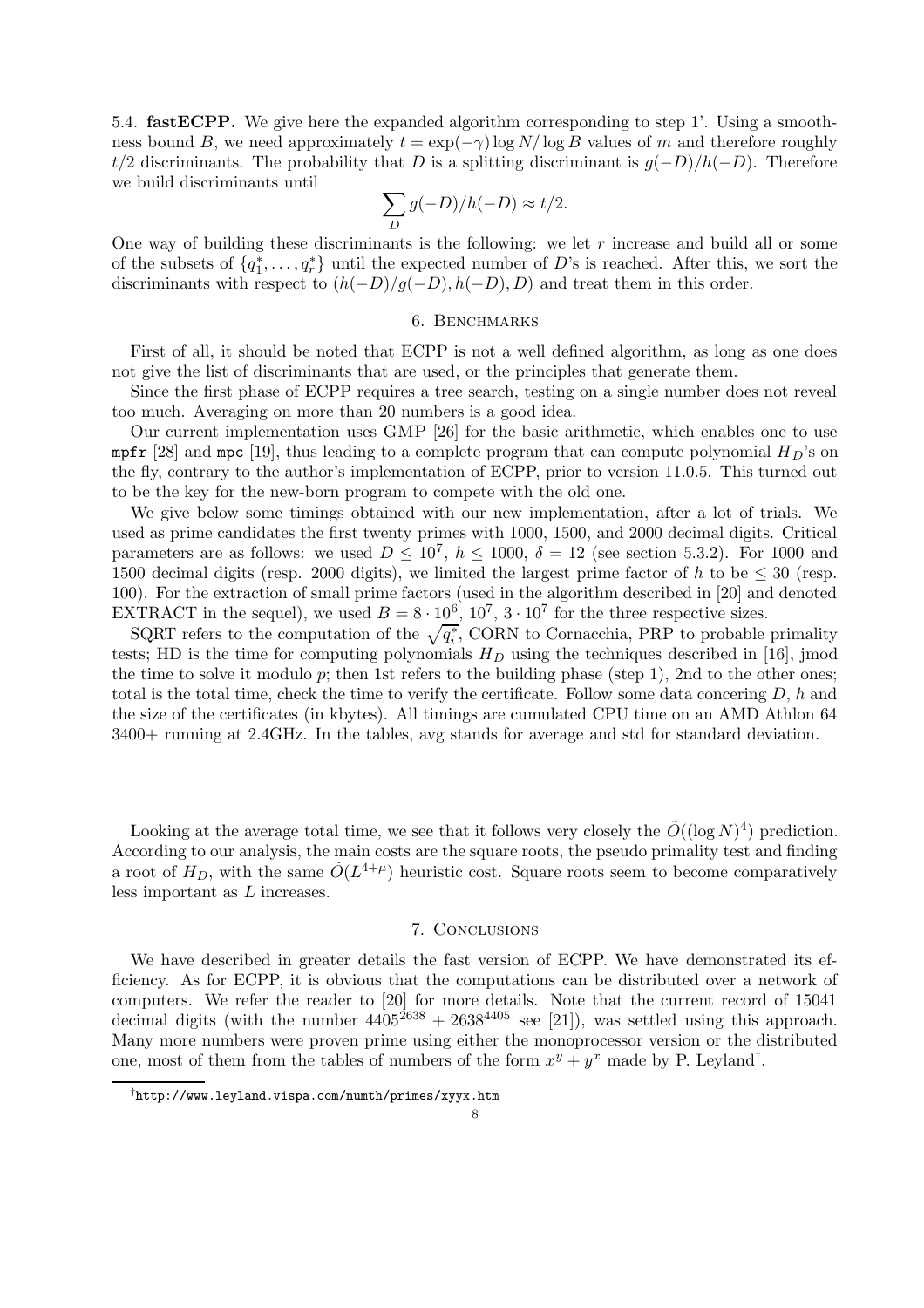|                 | $\overline{\min}$ | max     | avg            | std            |
|-----------------|-------------------|---------|----------------|----------------|
| SQRT            | 19                | 34      | 25             | 3              |
| <b>CORN</b>     | 10                | 24      | 17             | 4              |
| <b>EXTRACT</b>  | 60                | 84      | 74             | 5              |
| PRP             | 74                | 124     | 102            | 14             |
| HD              | 0                 | 7       | $\overline{2}$ | $\overline{2}$ |
| jmod            | 42                | 99      | 61             | 11             |
| 1st             | 178               | 276     | 234            | 27             |
| 2 <sub>nd</sub> | 79                | 136     | 99             | 12             |
| $_{\rm total}$  | 260               | 387     | 334            | 34             |
| check           | 18                | 22      | 20             | 0              |
| nsteps          | 124               | 156     | 143            | 7              |
| certif          | 396               | 456     | 435            | 13             |
| D               |                   | 8740947 | 120639         | 608050         |
| h               |                   | 1000    | 31             | 87             |

Table 1. 1000 decimal digits

|                 | $\overline{\min}$ | max     | avg    | std            |
|-----------------|-------------------|---------|--------|----------------|
| SQRT            | 114               | 427     | 171    | 65             |
| CORN            | 59                | 140     | 95     | 21             |
| <b>EXTRACT</b>  | 195               | 282     | 230    | 20             |
| PRP             | 472               | 903     | 664    | 99             |
| HD              | 5                 | 13      | 9      | $\overline{2}$ |
| jmod            | 219               | 471     | 334    | 60             |
| 1st             | 868               | 1590    | 1192   | 185            |
| 2 <sub>nd</sub> | 368               | 649     | 508    | 70             |
| total           | 1322              | 2240    | 1701   | 230            |
| check           | 71                | 94      | 85     | 5              |
| nsteps          | 183               | 209     | 198    | 7              |
| certif          | 796               | 968     | 897    | 40             |
| D               |                   | 9644776 | 201015 | 848112         |
| h               |                   | 972     | 46     | 111            |

Table 2. 1500 decimal digits

Cheng [9] has suggested to use ECPP to help his improvement of the AKS algorithm, forcing  $m = cN'$  to have  $N' - 1$  divisible by a given prime large prime of size  $O((\log N)^2)$ . The same idea can be used to speed up the Jacobi sums algorithm, and this will be detailed elsewhere.

Acknowledgments. The author wants to thank N. Bourbaki for making him dive once again in the field of primality proving and D. Bernstein for stimulating emails on the existence and analysis of fastECPP. My co-authors of [20] were a source of stimulation through their records. Thanks also to P. Gaudry for never ending discussions on how close we are to infinity, as far as fast algorithms are concerned. D. Stehl´e and P. Zimmermann for useful discussions around Cornacchia and fast sieving. Thanks to A. Enge for his help in improving the exposition, and to D. Bernardi for his remarks that helped clarify the exposition. Last but not least, thanks to the referee for his very detailed report that eliminated some mistakes and simplified the presentation.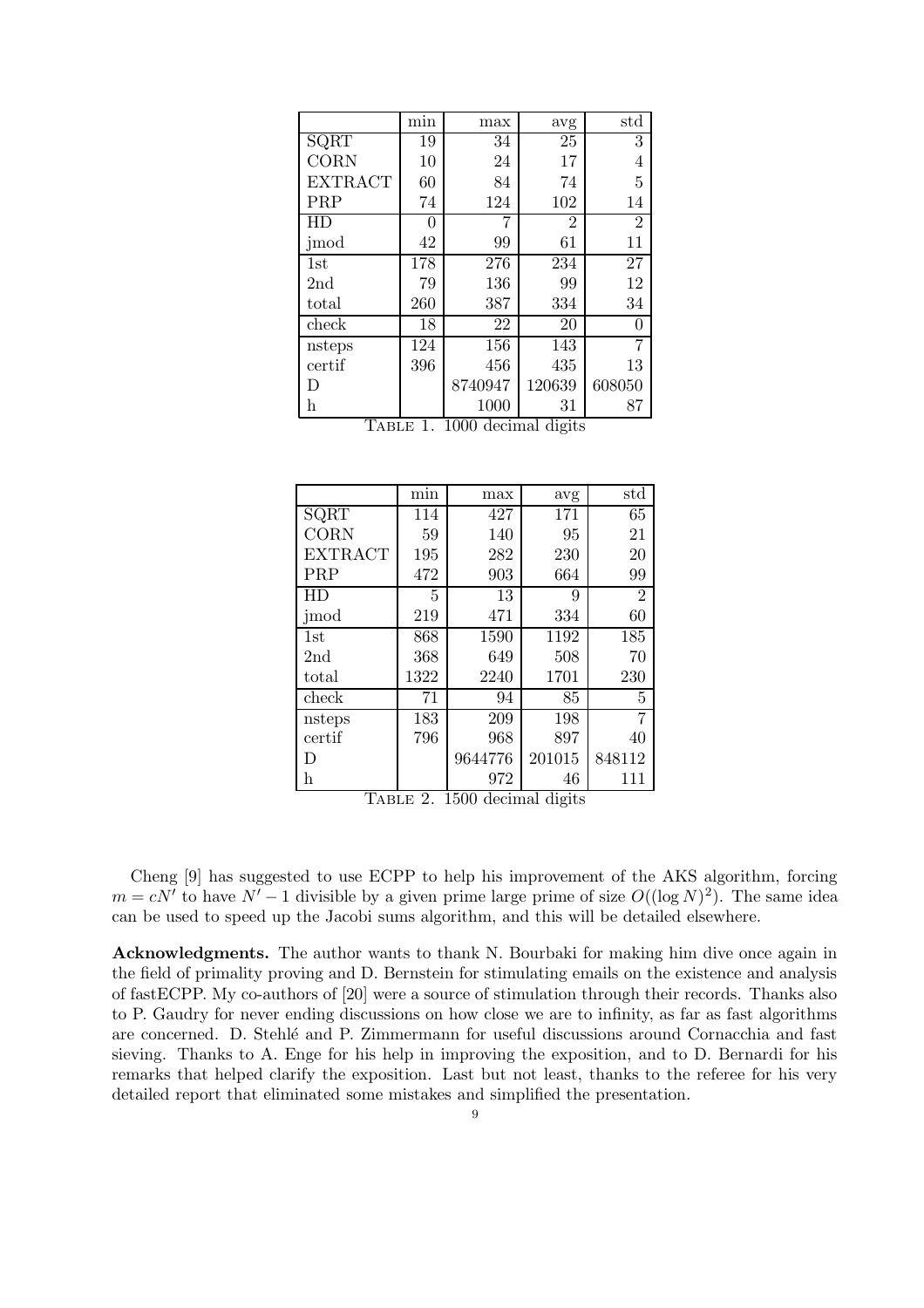|                               | $\overline{\min}$ | max     | avg          | std     |
|-------------------------------|-------------------|---------|--------------|---------|
| SQRT                          | 384               | 820     | 516          | 120     |
| <b>CORN</b>                   | 181               | 390     | 260          | 55      |
| <b>EXTRACT</b>                | 600               | 853     | 713          | 67      |
| PRP                           | 1761              | 2879    | 2227         | 306     |
| HD                            | 6                 | 27      | 16           | 5       |
| jmod                          | 969               | 1539    | 1255         | 188     |
| 1st                           | 2974              | 4888    | 3778         | 528     |
| 2 <sub>nd</sub>               | 1398              | 2120    | 1777         | 221     |
| total                         | 4494              | 6795    | 5557         | 711     |
| check                         | 213               | 261     | 238          | 13      |
| nsteps                        | 236               | 262     | 248          | 7       |
| certif                        | 1420              | 1644    | 1539         | 64      |
| D                             |                   | 9760387 | 285217       | 1026529 |
| h<br>$\overline{\phantom{a}}$ |                   | 1000    | 63<br>п.<br> | 130     |

Table 3. 2000 decimal digits

#### **REFERENCES**

- [1] L. M. Adleman, C. Pomerance, and R. S. Rumely. On distinguishing prime numbers from composite numbers. Ann. of Math. (2), 117(1):173–206, 1983.
- [2] M. Agrawal, N. Kayal, and N. Saxena. PRIMES is in P. Ann. of Math. (2), 160(2):781–793, 2004.
- [3] A. O. L. Atkin and F. Morain. Elliptic curves and primality proving. Math. Comp., 61(203):29–68, July 1993.
- [4] M. Ayad. Points S-entiers des courbes elliptiques. Manuscripta Math., 76(3-4):305–324, 1992.
- [5] D. Bernstein. Proving primality after Agrawal-Kayal-Saxena. http://cr.yp.to/papers/aks.ps, January 2003.
- [6] D. Bernstein. Proving primality in essentially quartic expected time. http://cr.yp.to/papers/quartic.ps, January 2003.
- [7] P. Berrizbeitia. Sharpening "Primes is in P" for a large family of numbers. Math. Comp., 74(252):2043–2059, 2005.
- [8] R. Bröker and P. Stevenhagen. Elliptic curves with a given number of points. In D. Buell, editor, Algorithmic Number Theory, volume 3076 of Lecture Notes in Comput. Sci., pages 117–131. Springer-Verlag, 2004. 6th International Symposium, ANTS-VI, Burlington, VT, USA, June 2004, Proceedings.
- [9] Q. Cheng. Primality proving via one round in ECPP and one iteration in AKS. In D. Boneh, editor, Advances in Cryptology – CRYPTO 2003, volume 2729 of Lecture Notes in Comput. Sci., pages 338–348. Springer Verlag, 2003.
- [10] H. Cohen and H. W. Lenstra, Jr. Heuristics on class groups of number fields. In H. Jager, editor, Number Theory, Noordwijkerhout 1983, volume 1068 of Lecture Notes in Math., pages 33–62. Springer-Verlag, 1984. Proc. of the Journées Arithmétiques 1983, July 11-15.
- [11] H. Cohen and H. W. Lenstra, Jr. Primality testing and Jacobi sums. Math. Comp., 42(165):297–330, 1984.
- [12] J.-M. Couveignes and T. Henocq. Action of modular correspondences around CM points. In C. Fieker and D. R. Kohel, editors, Algorihmic Number Theory, volume 2369 of Lecture Notes in Comput. Sci., pages 234–243. Springer-Verlag, 2002. 5th International Symposium, ANTS-V, Sydney, Australia, July 2002, Proceedings.
- [13] D. A. Cox. Primes of the form  $x^2 + ny^2$ . John Wiley & Sons, 1989.
- [14] R. Crandall and C. Pomerance. Prime numbers A Computational Perspective. Springer Verlag, 2000.
- [15] A. Enge. The complexity of class polynomial computations via floating point approximations. Preprint, February 2004.
- [16] A. Enge and F. Morain. Comparing invariants for class fields of imaginary quadratic fields. In C. Fieker and D. R. Kohel, editors, Algorithmic Number Theory, volume 2369 of Lecture Notes in Comput. Sci., pages 252–266. Springer-Verlag, 2002. 5th International Symposium, ANTS-V, Sydney, Australia, July 2002, Proceedings.
- [17] A. Enge and F. Morain. Fast decomposition of polynomials with known Galois group. In M. Fossorier, T. Høholdt, and A. Poli, editors, Applied Algebra, Algebraic Algorithms and Error-Correcting Codes, volume 2643 of Lecture Notes in Comput. Sci., pages 254–264. Springer-Verlag, 2003. 15th International Symposium, AAECC-15, Toulouse, France, May 2003, Proceedings.
- [18] A. Enge and R. Schertz. Modular curves of composite level. Acta Arith., 181(2):129–141, 2005.